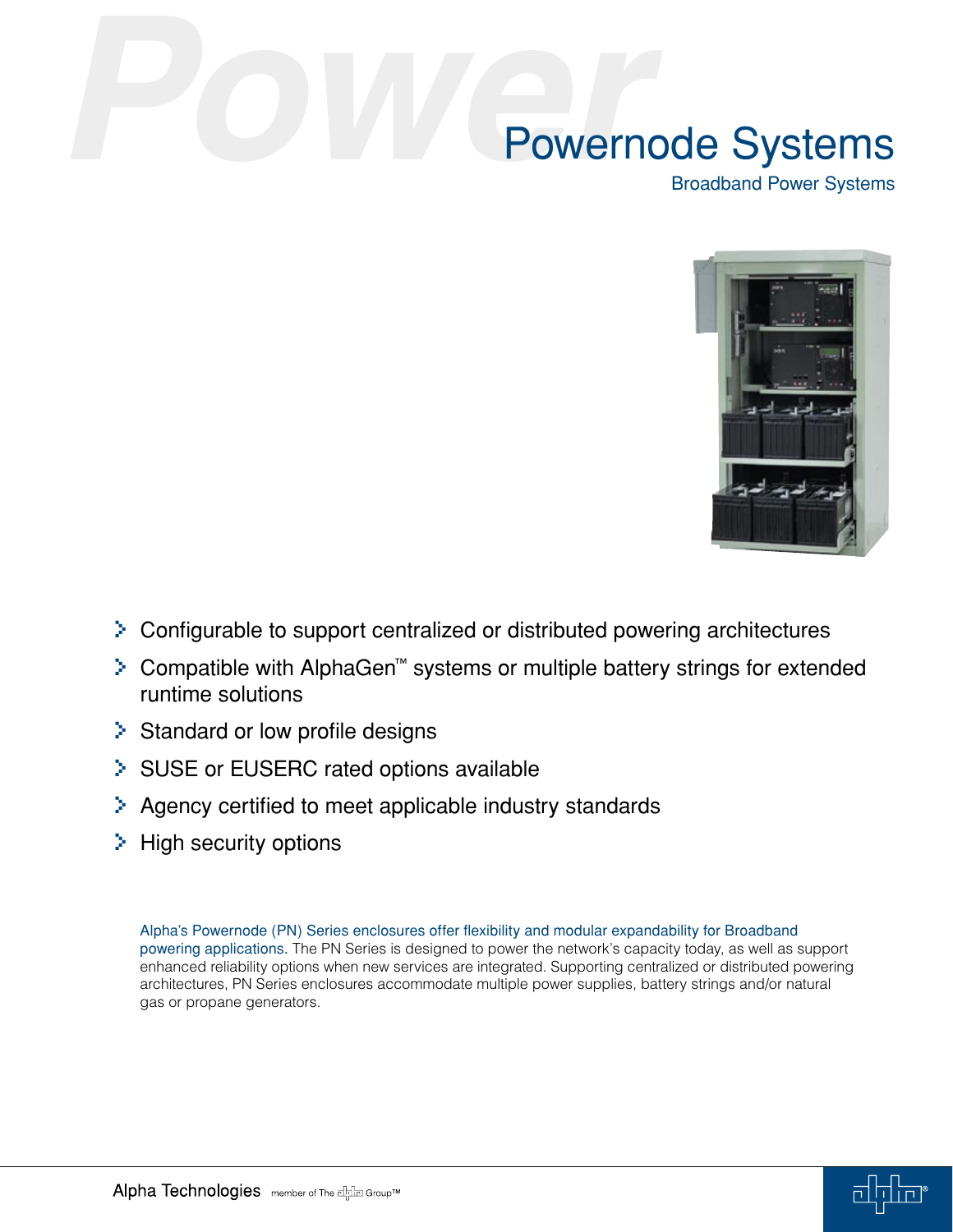# PN-3 Configurations





Single PN-3 Dual PN-3 PN-3/CE-3X2 1 Power Supply 2 Power Supplies 2 Power Supplies 2 Battery Strings 1 Battery Strings 1 Battery Strings 1 Battery Strings 1 Battery Strings 1 Battery Strings 1 Battery Strings 1 Battery Strings 1 Battery Strings 1 Battery Strings 1 Battery Strings 1 Battery Strings 1 Batt



AlphaGen™ Generator

The PN-3 enclosure can accommodate a maximum combination of three equipment or battery trays.

#### Enclosure Specifications

Dimensions (in): 26W x44H x 24D (mm): 660W x 1118H x 610D<br>Weight (lb/kg): 115/52 trays not includ Finish: Durable powder coat Material: Aluminum

115/52 trays not included Power Supply Capacity: Up to three power supplies Color: Seafoam Green, optional colors available Standard Features: Removable/Lockable doors

### PN-3 High Security Configurations





1 Power Supply **3 Battery Strings** 1 Power Supply



PN-SC-HS PN-3-HS PN-3/SC-HS PN-3/SC-HS Sidecar **Battery Cabinet** Sidecar and Battery Cabinet Sidecar and Battery Cabinet High Security Locks 1 Battery String **4 Battery Strings 4 Battery Strings** 



The PN-3/SC-HS system has recessed star bolt security locks to limit unauthorized entry. Stainless steel reinforced door frames. Doors reinforced with welded channel for strength.

#### Enclosure Specifications

| iviouei.        |
|-----------------|
| Dimensions (ir  |
| (mm             |
| Weight (lb/kg): |
| Dower Cupply    |

Model: PN-SC-HS PN-3-HS n): 15W x 44H x 24D 26W x 44H x 24D m): 381W x 1118H x 610D 660W x 1118H x 610D Weight (lb/kg): 51/23.13 51/23.13 125/57 trays not included<br>
Power Supply Capacity: One power supply state of the Up to three power supplie One power supply example Capacity: One power supplies Color: Seafoam Green, optional colors available Seafoam Green, optional colors available Standard Features: Removable/Lockable doors Removable/Lockable doors Removable/Lockable doors Finish: Communist Communist Durable powder coat Communist Communist Communist Durable powder coat Material: Aluminum Aluminum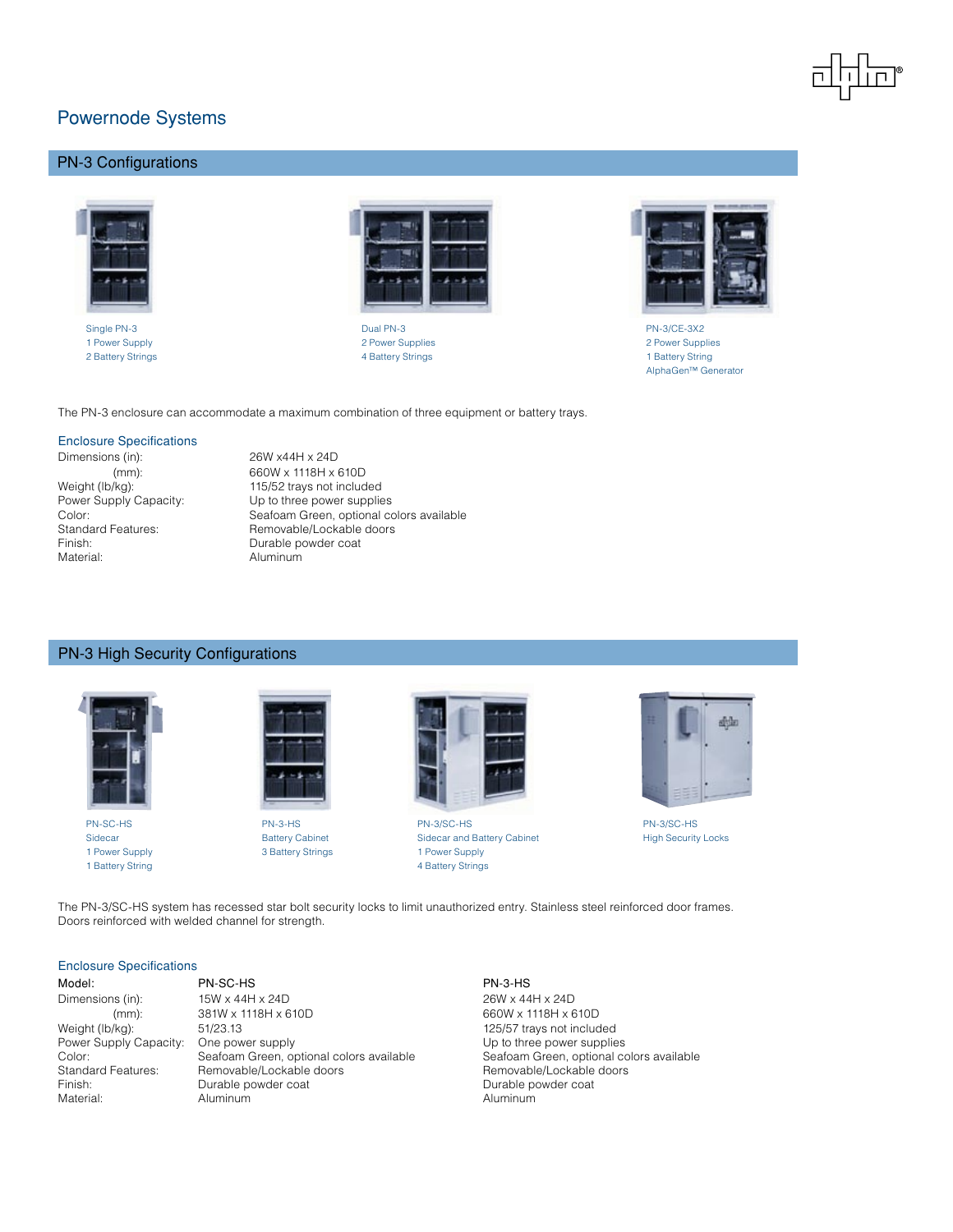

# PN-4 Configurations



Single PN-4 Dual PN-4 PN-4/CE-9X2



2 Power Supply 2 Power Supplies<br>
2 Power Supply 2 Power Supplies<br>
2 Power Supplies<br>
2 Power Supplies<br>
3 Power Supplies<br>
3 Power Supplies 4 Battery Strings

Up to three power supplies

Removable/Lockable doors



AlphaGen™ Generator

The PN-4 enclosure can accommodate a maximum combination of four trays. A maximum of either three power modules or three battery trays can be installed.

#### Enclosure Specifications

Dimensions (in): 26W x 52H x 24D (mm): 660W x 1320H x 610D Weight (lb/kg): 145/66<br>Power Supply Capacity: Up to the Color: Seafoam Green, (optional colors available)<br>
Standard Features: Standard Features: Standard Features: Standard Features: Standard Benovable/Lockable doors Finish: Durable powder coat Material: Material: Aluminum

### PN-4 Low Profile Configurations



PN-4L (front view)<br>
PN-4L (rear view)<br>
Power Module Compartment<br>
1 or 2 Power Supplies<br>
1 or 2 Power Supplies<br>
26V or 48V Battery Strings<br>
26V or 48V Battery Strings<br>
26V or 48V Battery Strings<br>
26V or 48V Battery Power Module Compartment<br>1 or 2 Power Supplies



PN-4LSC sidecar and particle processes of the PN-4LSC and PN-4xL<br>
1 Power Supply 1 Power Supply 1 Power Supply 1 Power Supply 1 Power Supply 36V or 48V Battery Strings





36V or 48V Battery Strings 36V or 48V Battery Strings AlphaGen 3.5kW or 5kW Generator



1 or 2 Power Supplies 36V or 28V Battery Strings 36V or 48V Battery Strings AlphaGen 3.5kW or 5kW Generator

The Alpha Low Profile Powernode has been designed to provide unlimited backup to cable TV, data and lifeline telephony services. The system combines industry-leading power technology to provide maximum power density, unparalleled system reliability and indefinite runtime, all in a small, low profile package.

### Enclosure Specifications

Dimensions (in): 36W x 32H x 30D 72W x 32H x 30D 33.8W x 32H x 19.9D<br>(mm): 915W x 813H x 762D 1830W x 813H x 762D 858W x 812H x 505D (mm): 915W x 813H x 762D 1830W x 813H x 762D Weight (lb/kg): 122/55.3 122/55.3 512/232.2 91.5/41.5 91.5/41.5 Specify: 122/55.3 512/232.2 90 by Degment Supply Power Supply Capacity: Up to two power supplies Up to two power supplies One power supp<br>Color: Seafoam Green, Seafoam Green, Seafoam Green, Seafoam Green, Seafoam Green, Seafoam Green, Seafoam Green, Seafoam Green, Seafoam Green, Seafoam Green, Seafoam Green, Seafoam Green, Seafoam Green, Seafoam Green, Seafoam Green, Seafoam Green, Seafoam Green, Seafoam Green, Seafoam Gree Standard Features: Removable/Lockable doors Removable/Lockable doors Removable/Lockable doors Finish: Durable powder coat Durable powder coat Durable powder coat Material: Aluminum Aluminum Aluminum

#### Model: PN-4L PN-4L PN-4L PN-4L and PN-4xL PN-4L Sidecar

(optional colors available)